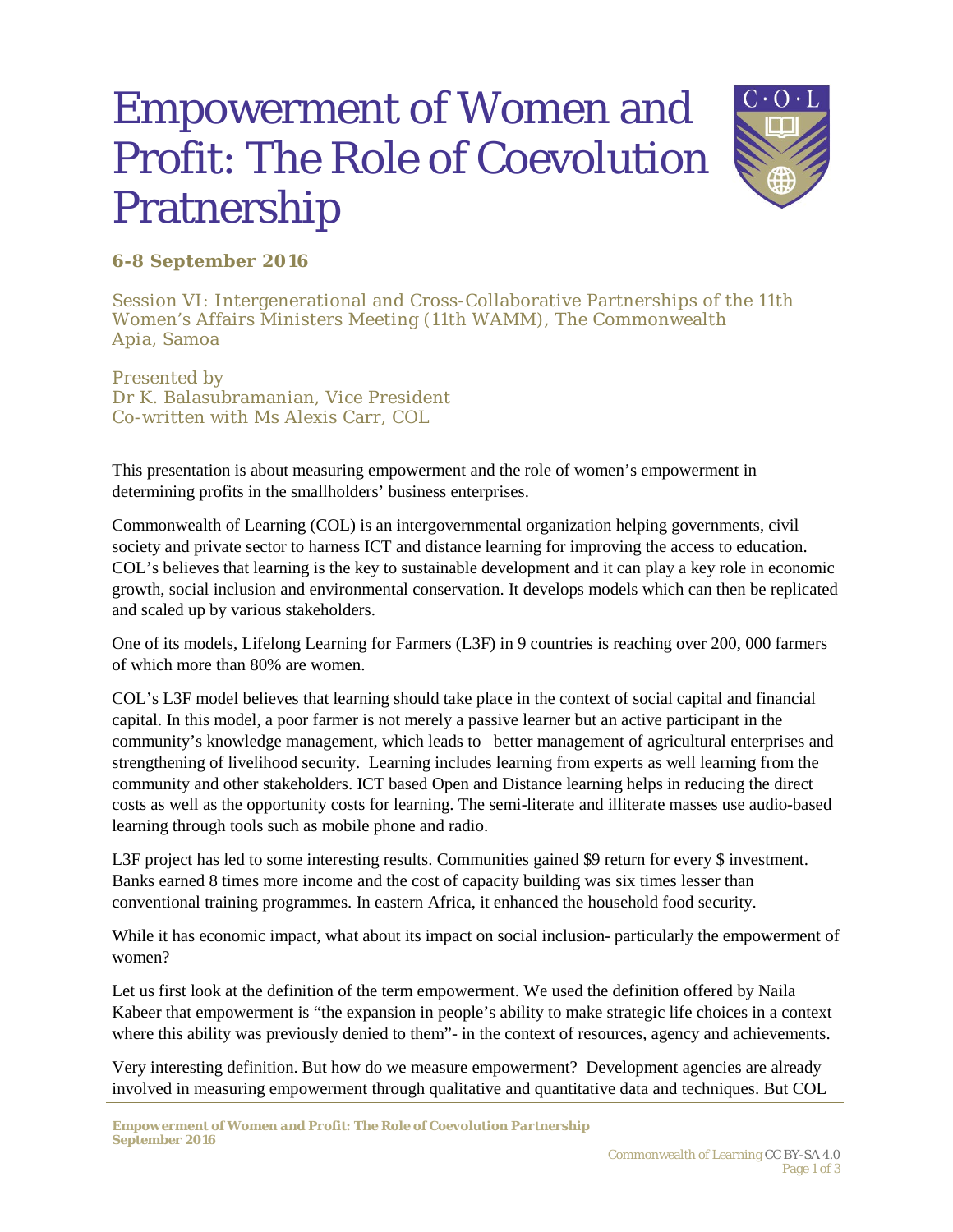felt that the empowerment is not a uni-linear, homogenous process and there are different dimensions and different levels. Hence it developed a three dimensional framework for measuring empowerment through an index.

The framework looks at empowerment at three levels: Household, community and enterprise. The mechanism of choice is captured in the Degrees which include: Knowledge, Resources, Desire and Action. The third dimension addresses the aspects such as Psychological/ Emotional, Social/ Cultural, Economic/ Entrepreneurial and Political/ Legal. Through this three dimensional framework, COL believes that the resources, agency and achievements for making choices can be captured well. The index measures the empowerment in a 0 to 1 scale where 0 is completely disempowered and 1 is fully empowered.

The analysis is based on studies in Kenya, Uganda and India where L3F participants were compared with two other control groups within similar socio economic and agro ecological backgrounds. Women in L3F group constituted 100% in India, 80% in Kenya and 50% in Uganda.

Women in the L3F village in Uganda have a higher mean empowerment score than men in the Non-L3F village. Compared to the non-L3F samples, gap between the men and women's empowerment scores are less.

Kenya also shows more or less the similar results. Empowerment scores are higher for the L3F households compared to other two control groups. Female empowerment scores are almost equivalent to Male in L3F. Female empowerment scores in L3F is much higher than male empowerment in other two control groups.

In India, the pattern is similar to that of Kenya.

How does empowerment relate to the success of the enterprises?

Our study in Kenya found out that profit and profit efficiency of women small holder poultry enterprises under L3F programme were higher compared to the other two control groups.

We also found out that an increase of one unit in empowerment score resulted in increase in profit by 2.3 units.

Similarly in India we found that the profitability and the profit efficiency of women dairy farmers under L3F were highest indicating strong determinant role of empowerment in influencing profits

Can empowerment be considered as the fifth factor of production – in addition to land labour, capital and organization?

Partnership played a crucial role in the success of L3F. It offered a win-win framework for secondary stakeholders like banks, industries and government that lead to a self-sustaining development process.

In L3F, partnership was perceived beyond cooperation and collaboration and focused on bringing a transformation to the community which in turn can benefit the partners also. This coevolution framework of partnership is vital to bring a change in the conditions of women.

http://www.everactive.org/uploads/files/Documents/STF/2015/PPT/Mobilize%20the%20Village.pdf

In such a partnership the interdependence between the primary stakeholders and the secondary stakeholders assumes importance.

*Empowerment of Women and Profit: The Role of Coevolution Partnership September 2016*